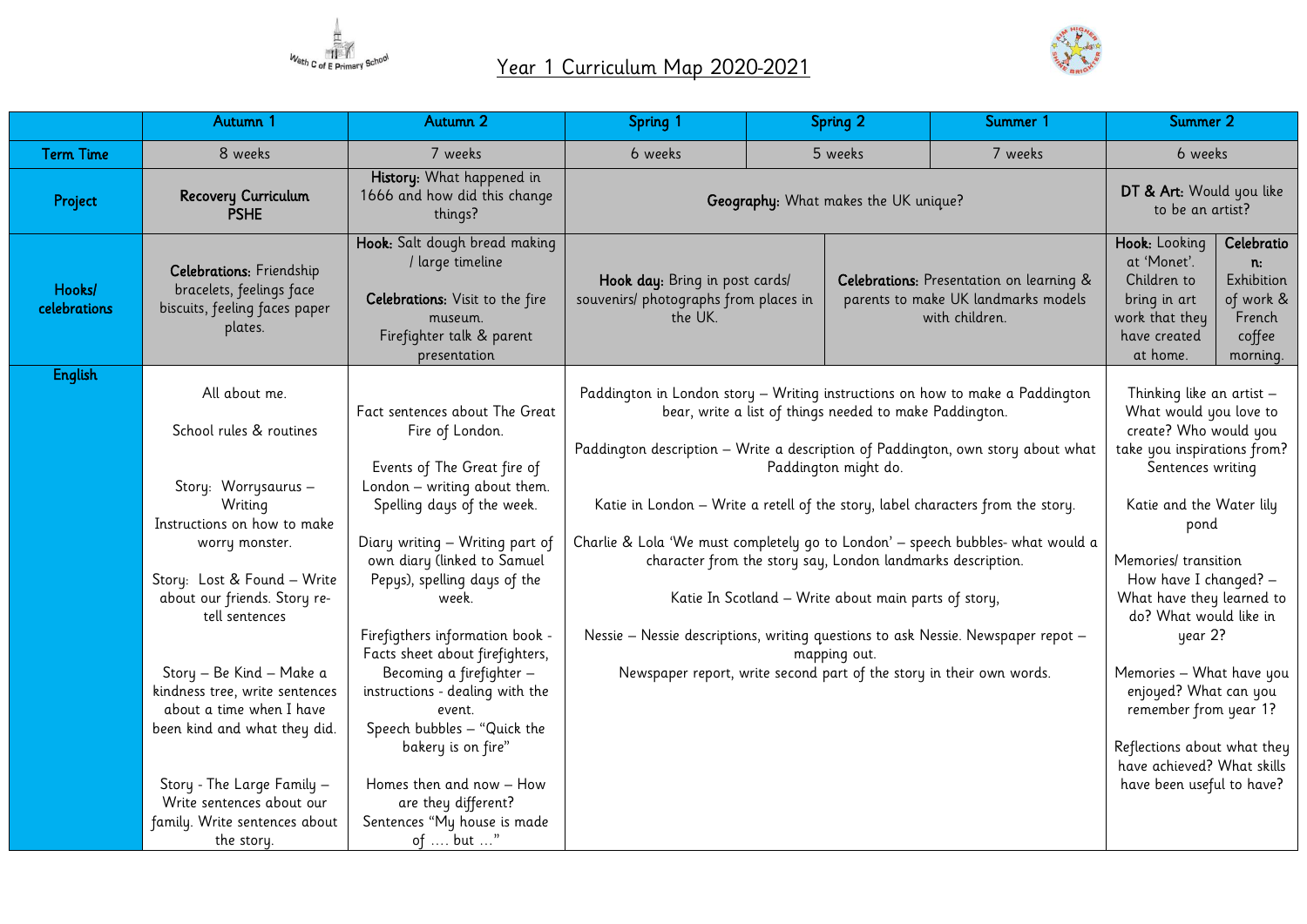|                    | Story - Brave Little Owl -<br>Speech bubble (what they owl<br>might say). Talking about<br>resilience.<br>Story - The Most Magnificent<br>Thing. Story predictions<br>Story - The Dot - Talking<br>about challenges.<br>Speech Bubbles (what might<br>the character from the story<br>say). |                                                                                                                                                                                                                                                                 |                                                                                                                                                                                                                 |                                                                                                                                                                                                                 |                                                                                                                                                                                                                                                            |                                                                                                    |  |
|--------------------|---------------------------------------------------------------------------------------------------------------------------------------------------------------------------------------------------------------------------------------------------------------------------------------------|-----------------------------------------------------------------------------------------------------------------------------------------------------------------------------------------------------------------------------------------------------------------|-----------------------------------------------------------------------------------------------------------------------------------------------------------------------------------------------------------------|-----------------------------------------------------------------------------------------------------------------------------------------------------------------------------------------------------------------|------------------------------------------------------------------------------------------------------------------------------------------------------------------------------------------------------------------------------------------------------------|----------------------------------------------------------------------------------------------------|--|
| <b>SPaG</b>        |                                                                                                                                                                                                                                                                                             | Identify common and proper<br>nouns<br>Identify subject and verb<br>Adding 'ed' suffix to verbs<br>dentify the subject, verb and<br>object<br>Identify auxiliary verbs (was &<br>were)<br>Adding 'ing' suffix to verbs                                          |                                                                                                                                                                                                                 | Identify auxiliary verbs (am, is & are)<br>Identify simple present tense verbs<br>Writing in the present progressive tense                                                                                      | Recognise adjectives<br>Understand the 'un' prefix<br>Use question marks<br>Use exclamation marks<br>Use the conjunction 'and'                                                                                                                             |                                                                                                    |  |
| <b>Class Novel</b> | Julia Donaldson stories                                                                                                                                                                                                                                                                     | Julia Donaldson stories<br>Stories about firefighters, The<br>Great Fire of London, homes &                                                                                                                                                                     | Stories based in the UK<br><b>Traditional Tales</b>                                                                                                                                                             |                                                                                                                                                                                                                 | The secret garden<br>Growing books                                                                                                                                                                                                                         |                                                                                                    |  |
| <b>Mathematics</b> | Number ordering<br>1 more and 1 less<br>Addition - counting on<br>Subtraction - counting back                                                                                                                                                                                               | Count to and across 100,<br>forwards, backwards, from any<br>number and recognise those<br>numbers in numerals.<br>(Numbers and place value<br>names i.e. 11'ten and one').<br>Count in 2s, 5s and tens.<br>Represent numbers as objects<br>and on number line. | Compare, describe and<br>solve practical problems<br>for length/height,<br>weight/mass,<br>capacity/volume and<br>time.<br>Measure and begin to<br>record length/height,<br>weight/mass,<br>capacity/volume and | Recognise and know the<br>value of different<br>denominations of coins and<br>notes.<br>Sequence events in<br>chronological order using<br>language.<br>e.g. before, after, next,<br>today, etc.- Recognise and | Recognise and name common<br>2d shapes e.g. Square, circle,<br>triangle.<br>Recognise and name common<br>3d shapes e.g. Cube, cuboids,<br>pyramids and sphere.<br>Describe position, direction<br>and movement including<br>whole, 1/2, 1/4 and 3/4 turns. | Revision and<br>consolidation<br>Number and place<br>value<br>Addition and<br>Subtraction<br>Money |  |
|                    |                                                                                                                                                                                                                                                                                             |                                                                                                                                                                                                                                                                 | time.                                                                                                                                                                                                           | use language relating to                                                                                                                                                                                        |                                                                                                                                                                                                                                                            | Time                                                                                               |  |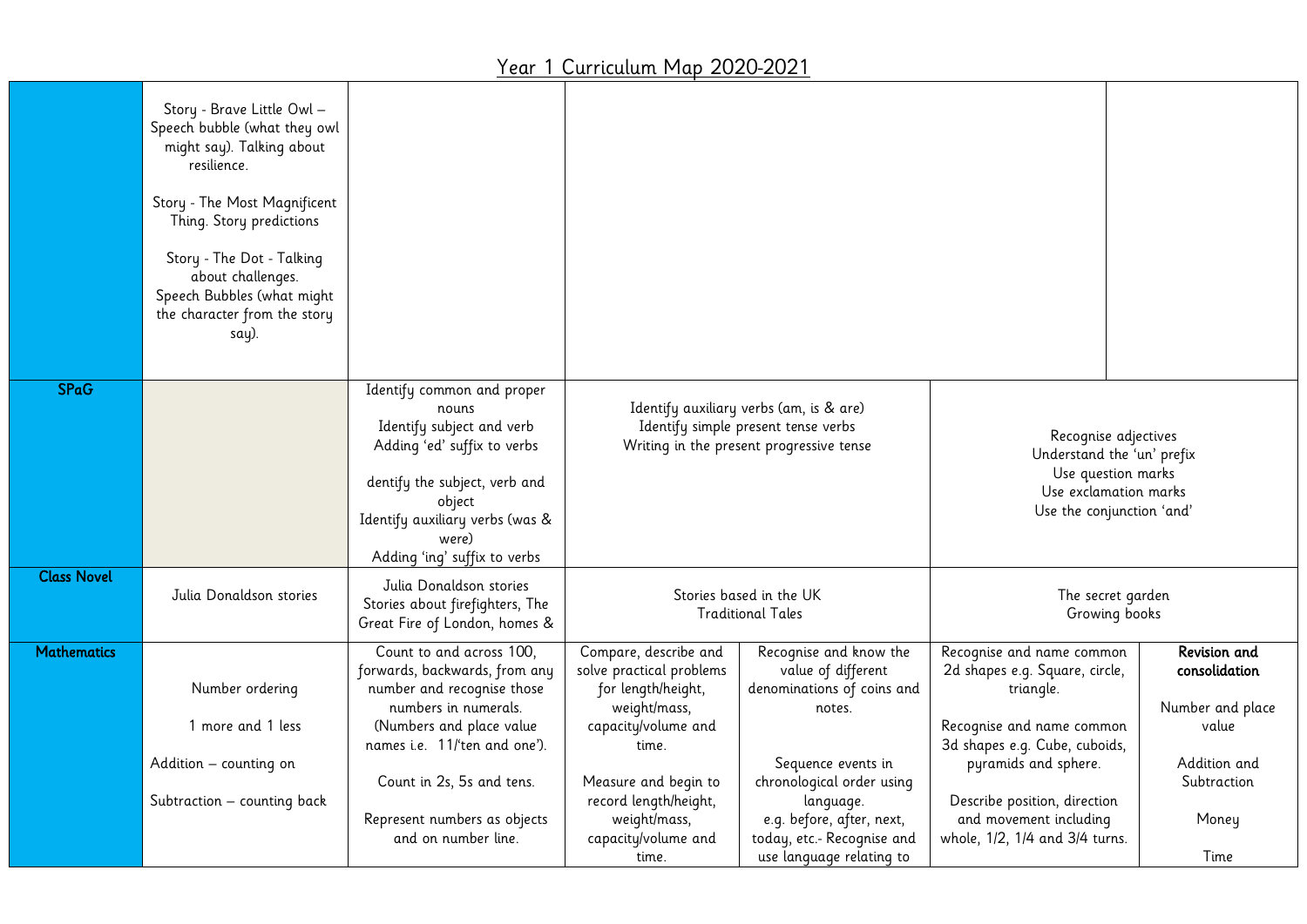| Understand 'equal to', 'more<br>than', 'less than', 'fewer', 'most'<br>and 'least'.<br>Read & write numbers in<br>numerals and words from 1 to<br>20. | days of the week, weeks,<br>months and years.<br>Tell the time to the nearest<br>hour & half past the hour<br>& draw the hands on clock<br>face. | Relate 'clockwise' to the clock<br>face.<br>Use vocabulary such as left,<br>right, top, bottom, above,<br>between, near to etc. |  |
|-------------------------------------------------------------------------------------------------------------------------------------------------------|--------------------------------------------------------------------------------------------------------------------------------------------------|---------------------------------------------------------------------------------------------------------------------------------|--|
| Understand $'+'$ & $'-'$ and $'-'$ .<br>Identify 1 more/less.                                                                                         |                                                                                                                                                  |                                                                                                                                 |  |
| Know number bonds and<br>related subtraction facts to 20<br>e.g. $9+7=16$ ; $16-7=9$ .                                                                |                                                                                                                                                  |                                                                                                                                 |  |
| Add/Subtract 1-digit and 2-digit<br>numbers to 20, including 0.                                                                                       |                                                                                                                                                  |                                                                                                                                 |  |
| Solve 1-step problems involving<br>Addition/Subtraction using<br>concrete objects and pictures.                                                       |                                                                                                                                                  |                                                                                                                                 |  |
| Solve missing number problems<br>e.g. $7 = c - 9$                                                                                                     |                                                                                                                                                  |                                                                                                                                 |  |
| Solve 1-step problems involving<br>multiplication/division using<br>objects, pictures and arrays<br>with support.                                     |                                                                                                                                                  |                                                                                                                                 |  |
| Use shapes, quantities and sets<br>of objects to recognise and<br>name:<br>half as 1 of 2 equal parts                                                 |                                                                                                                                                  |                                                                                                                                 |  |
| quarter as 1 of 4 equal parts                                                                                                                         |                                                                                                                                                  |                                                                                                                                 |  |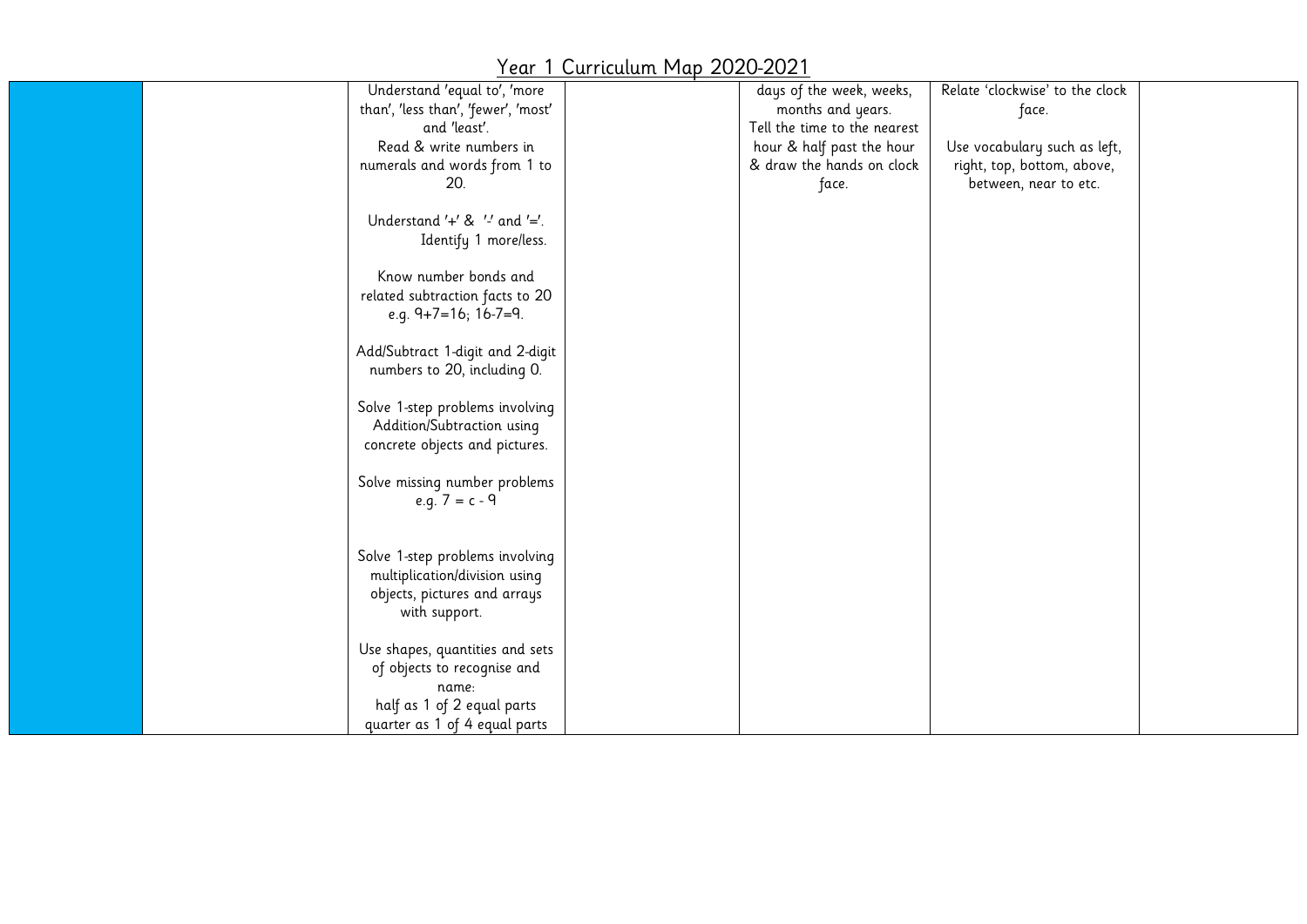| Year 1 Curriculum Map 2020-2021 |  |                             |  |                                                             |                                                              |  |  |
|---------------------------------|--|-----------------------------|--|-------------------------------------------------------------|--------------------------------------------------------------|--|--|
| Science                         |  | Animals including           |  | <b>Materials</b>                                            | <b>Plants</b>                                                |  |  |
|                                 |  | humans                      |  | To distinguish between an object and the material from      | Identify and name a variety of common plants, including      |  |  |
|                                 |  | Identify, name and          |  | which it is made.                                           | garden plants, wild plants and trees and those classified as |  |  |
|                                 |  | draw and label the          |  |                                                             | deciduous and evergreen trees.                               |  |  |
|                                 |  | basic parts of the          |  | Describe the simple physical properties of a variety of     |                                                              |  |  |
|                                 |  | human body and say          |  | everyday materials.                                         | To identify and describe the basic structure of a variety of |  |  |
|                                 |  | which part of the body      |  |                                                             | common flowering plants, including roots, stem/ trunk,       |  |  |
|                                 |  | is associated with each     |  | Identify and name a variety of different materials          | leaves and flowers.                                          |  |  |
|                                 |  | sense.                      |  | including wood, plastic, glass, metal, water and rock.      |                                                              |  |  |
|                                 |  | Identify and name a         |  | Compare and group together a variety of everyday            |                                                              |  |  |
|                                 |  | variety of animals          |  | materials on the basis of their simple physical properties. |                                                              |  |  |
|                                 |  | including fish and          |  |                                                             | Seasons - Summer                                             |  |  |
|                                 |  | amphibians, birds,          |  |                                                             | Observe changes across the four seasons.                     |  |  |
|                                 |  | reptiles and mammals        |  |                                                             |                                                              |  |  |
|                                 |  |                             |  | Season - Winter & Spring                                    | Observe and describe weather associated with the season      |  |  |
|                                 |  | To describe and             |  | Observe changes across the four seasons.                    | and how day length varies                                    |  |  |
|                                 |  | compare the structure       |  |                                                             |                                                              |  |  |
|                                 |  | of a variety of             |  | Observe and describe weather associated with the season     |                                                              |  |  |
|                                 |  | common animals (fish,       |  | and how day length varies                                   |                                                              |  |  |
|                                 |  | amphibians, reptiles,       |  |                                                             |                                                              |  |  |
|                                 |  | birds and mammals           |  |                                                             |                                                              |  |  |
|                                 |  | including pets.)            |  |                                                             |                                                              |  |  |
|                                 |  | Identify and name a         |  |                                                             |                                                              |  |  |
|                                 |  | variety of common           |  |                                                             |                                                              |  |  |
|                                 |  | animals that are            |  |                                                             |                                                              |  |  |
|                                 |  | carnivores, herbivores      |  |                                                             |                                                              |  |  |
|                                 |  | and omnivores               |  |                                                             |                                                              |  |  |
|                                 |  |                             |  |                                                             |                                                              |  |  |
|                                 |  | Seasons — Autumn            |  |                                                             |                                                              |  |  |
|                                 |  | Observe changes             |  |                                                             |                                                              |  |  |
|                                 |  | across the four             |  |                                                             |                                                              |  |  |
|                                 |  | seasons.                    |  |                                                             |                                                              |  |  |
|                                 |  | Observe and describe        |  |                                                             |                                                              |  |  |
|                                 |  | weather associated          |  |                                                             |                                                              |  |  |
|                                 |  | with the season and         |  |                                                             |                                                              |  |  |
|                                 |  | how day length varies       |  |                                                             |                                                              |  |  |
| <b>Humanities</b>               |  | History - The Great Fire of |  |                                                             |                                                              |  |  |
|                                 |  | London & Samuel Pepys       |  | Geography - The UK including the local area.                |                                                              |  |  |
|                                 |  |                             |  |                                                             |                                                              |  |  |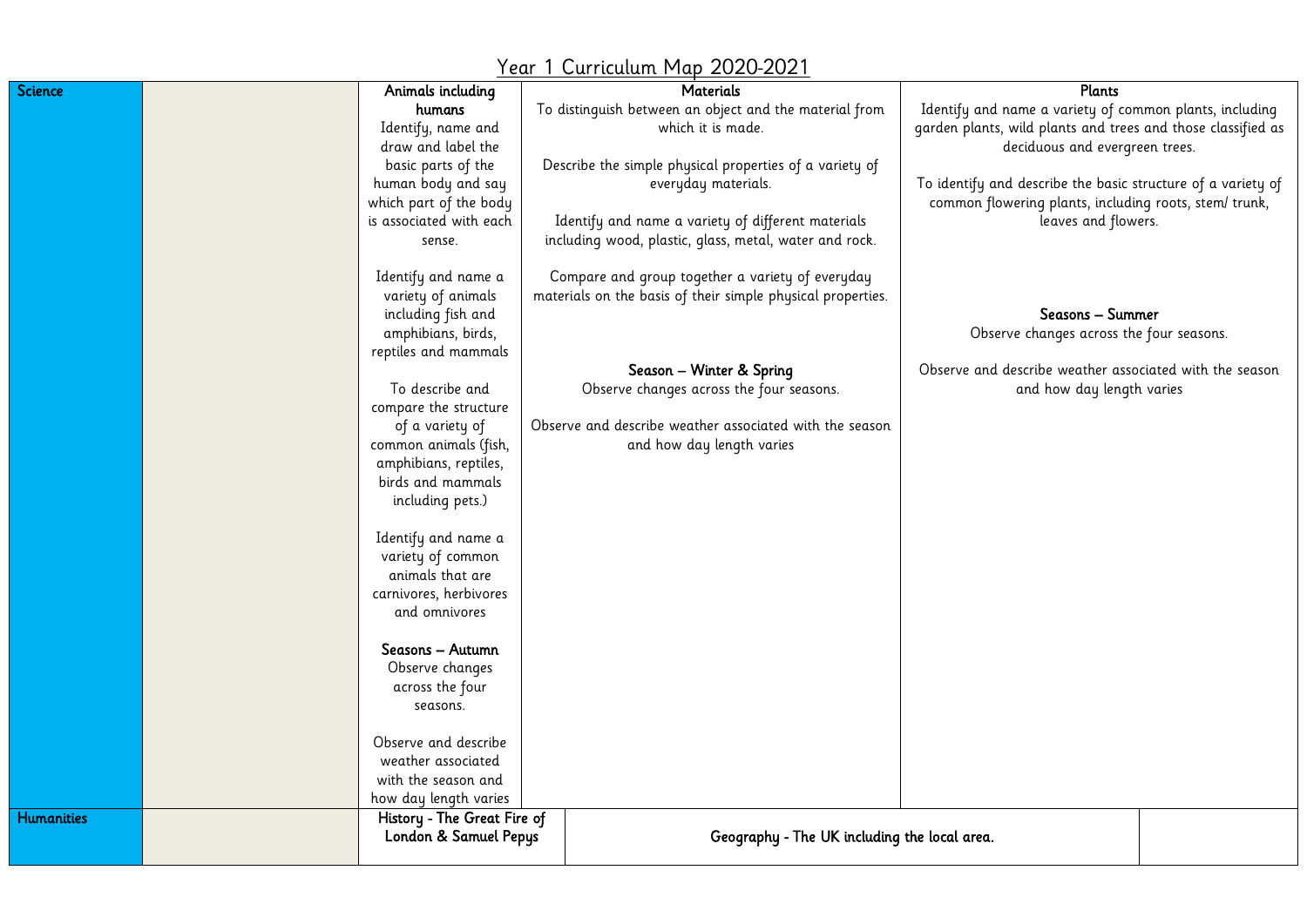#### To know about events beyond living memory that are significant nationally: The Great Fire of London. To recall information about the life of a significant individual: Samuel Pepys To recount changes that have occurred in their own life. To learn about physical and human geography. To name and locate the countries of The United Kingdom and the surrounding seas. To know characteristics of the four countries of the UK. Computing To identify an algorithm in scratch junior. To control motion for a sprite in scratch. To controls inputs for our algorithms. To debug simple programs. To create my own sprites. To understand and use loops in coding. To plan my scratch project. To build my scratch project. Art and DT Self – portraits (image of half of face and complete other half). Collage pengium (group activity) Tree collage – Kindness tree Mixing primary colours to make secondary colours Christmas cards and calendars Autumn pictures (using objects collected on autumn walk) Sewing felt Paddington bears. Sketches of UK landmarks Mother's Day cards Easter cards Big box modelling of UK landmarks – celebration Finding out about Monet Clay & cardboard water lilies – inspired by Monet art work Painting water lilies - using brush strokes. PE Val Sabin – games Val Sabin - dance Val Sabin- gymnastics Val Sabin - games Val Sabin - athletics Music Music Use their voices expressively and creatively by singing songs and speaking chants and rhymes – Play tuned and untuned instruments musically Listen with concentration and understanding to a range of high-quality live and recorded music.